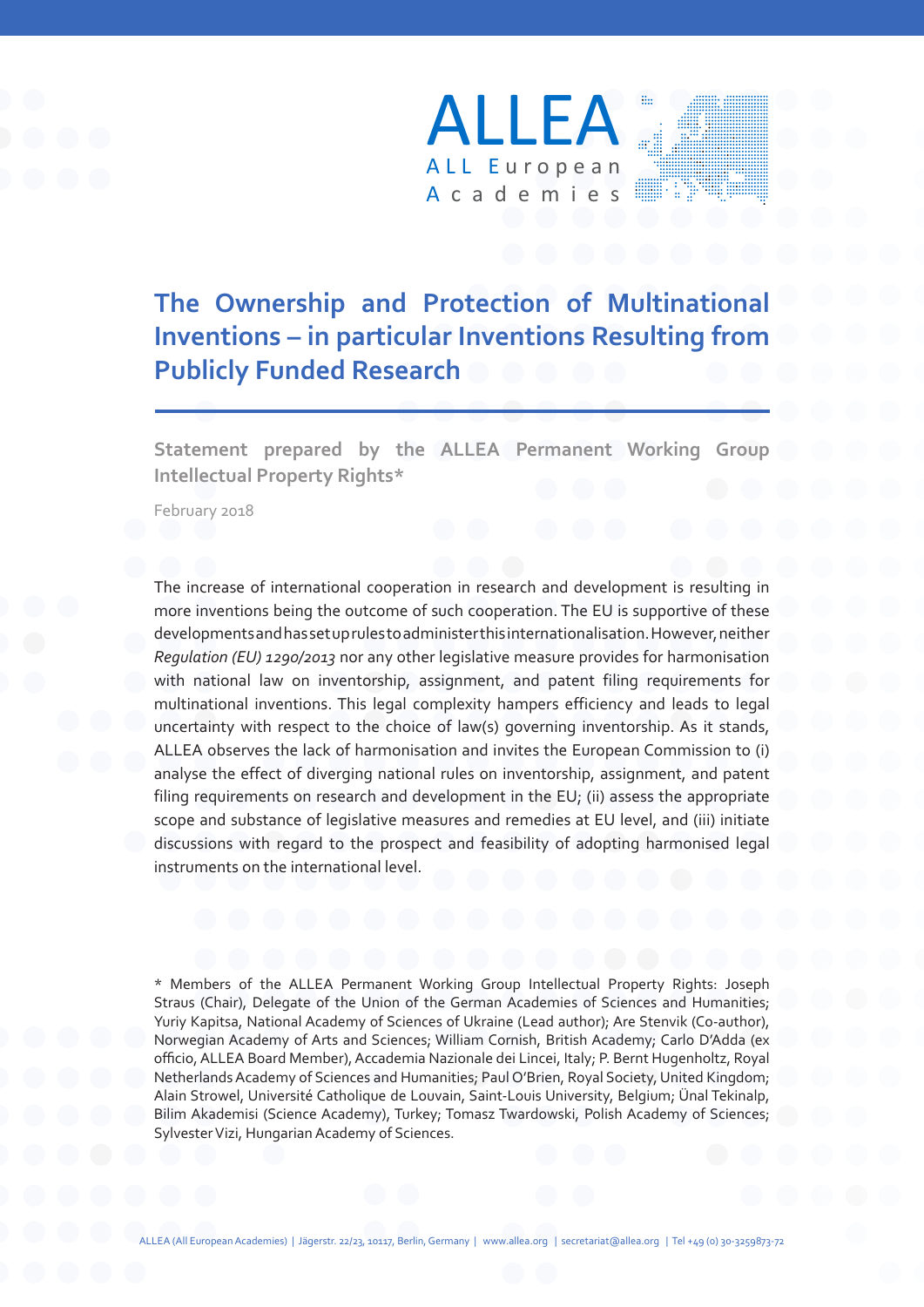#### **The Ownership and Protection of Multinational Inventions – in particular Inventions Resulting from Publicly Funded Research**

### **I.**

As a result of constantly increasing international cooperation in research and development, inventions are more often than before resulting out of collaborations between geographically distributed researchers, research groups, and industry partners. For obvious reasons, this development is supported by the EU. For instance, in *Regulation (EU) 1290/2013* on "Horizon 2020"<sup>1</sup> it is noted in Recital 3 that the Framework Programme is intended to

*"support the achievement and functioning of the European Research Area in which researchers, scientific knowledge and technology circulate freely, by strengthening cooperation both between the Union and the Member States, and among the Member States, in particular through the application of a coherent set of rules".*

It is further recognised that an important object of EU research policies is to ensure efficient dissemination and exploitation

of research results. Recital 34 of the Regulation notes that

"*[i]n the case of research with the potential for further development into a novel medical technology (such as drugs, vaccines and medical diagnostics), measures should be taken to ensure the immediate exploitation and dissemination of the results, where appropriate".*

To this end, Articles 41 to 44 lay down rules on ownership, protection of results, dissemination and exploitation of results, and technology transfer. The effectiveness of these rules is, however, seriously hampered by the fact that neither the Regulation nor other EU legislative measures provide for the harmonisation of national law on inventorship, assignment, and patent filing requirements for multinational inventions.

<sup>1</sup> *Regulation (EU) No 1290/2013* of the European Parliament and of the Council of 11 December 2013 laying down the rules for participation and dissemination in "Horizon 2020 - the Framework Programme for Research and Innovation (2014-2020)" and repealing *Regulation (EC) No 1906/2006*.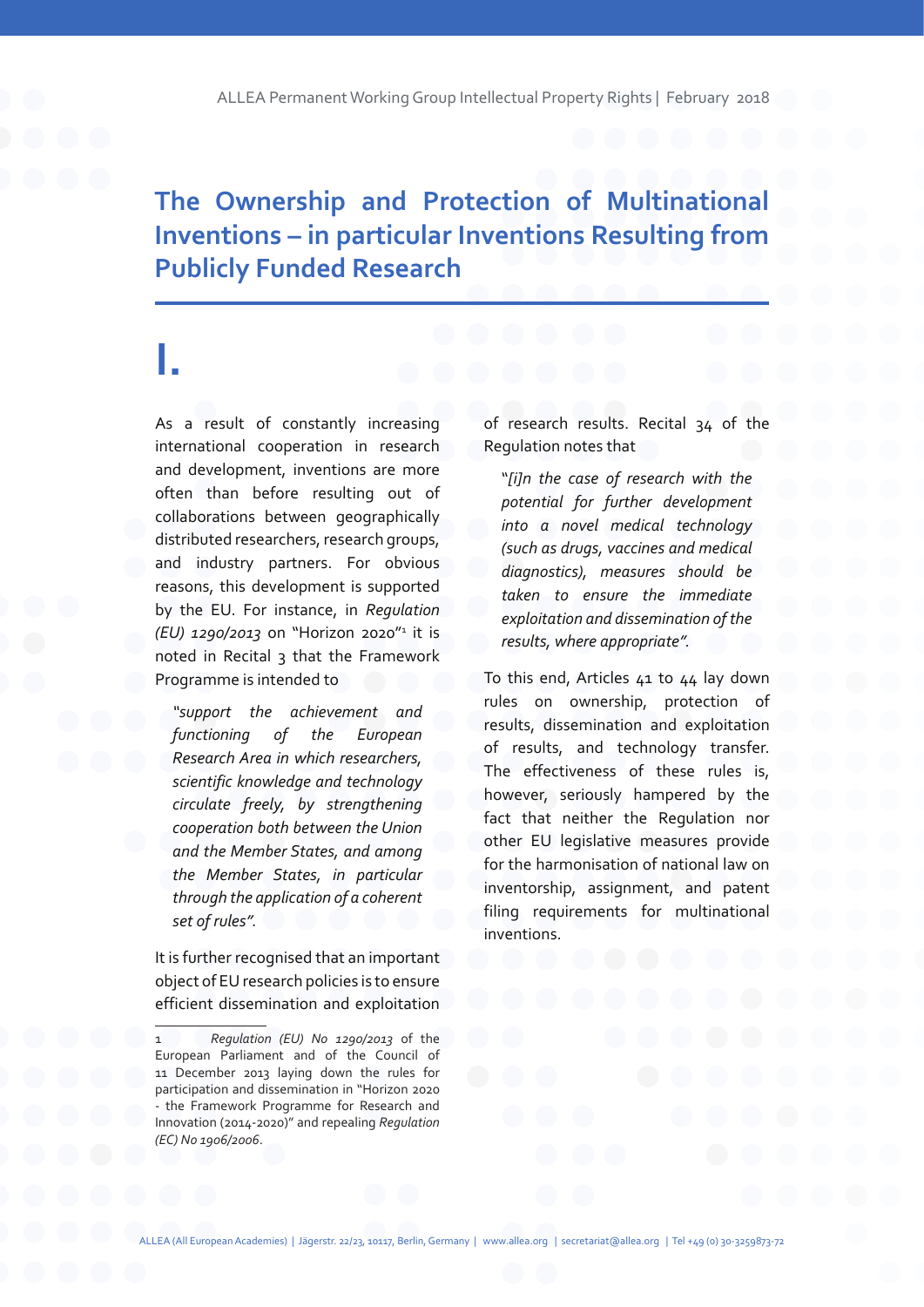## **II.**

In a legal context, "multinational inventions" can be defined as inventions conceived by two or more inventors of different citizenship and/or residence, and/or inventions assigned to assignees incorporated and/or domiciled in different countries. In all cases involving multinational inventions, questions arise with respect to the choice of law(s) governing inventorship. Choice of law often becomes crucial when national law is not harmonised, as in the present case. Further, as the laws of more than one jurisdiction may apply to the same invention, conflicts of laws may arise. In this regard, ALLEA draws attention to the Association for the Protection of Intellectual Property's (AIPPI) Resolution on Question Q244, adopted on 14 October 2015,<sup>2</sup> noting i.a. that:

*"National requirements relating to foreign filings vary significantly from jurisdiction to jurisdiction. In some countries a patent application must be first filed in the country where the invention was made. In some countries, a foreign filing license or procedure for requesting secrecy review prior to foreign filing is available. In other countries, there are no requirements or limitations on foreign filings. Penalties for violation of foreign filing requirements include invalidity of the patent and possible criminal liability."*

## **III.**

To mention only a few illustrative examples of issues arising in the context of the Regulation on "Horizon 2020":

The general rule that research results shall be owned by the participant generating them (Article 41(1)), presupposes that the national law(s) applicable in each case lay down rules on inventorship and assignment that is compatible with this rule (and with each other, if the laws of two or several jurisdictions apply).

• The rule that the participating parties in certain cases shall have joint ownership to the results (Article 41(2)), is incomplete without harmonised rules governing the dissemination and exploitation of jointly owned inventions.

The requirement that research results shall be adequately protected "if possible, reasonable and justified given the circumstances" (Article 42(1)), may be impossible to fulfil with respect to multinational inventions. Say, for example, that certain research results are jointly owned by institutions in Poland, Spain, and Italy. In this case, each national law requires the domestic participant to file the first patent application in the member state where it is registered and domiciled. Because the requirements of the national laws concerned are conflicting, they cannot be complied with simultaneously.

See http://aippi.org/committee/inventorship-of-multinational-inventions/.